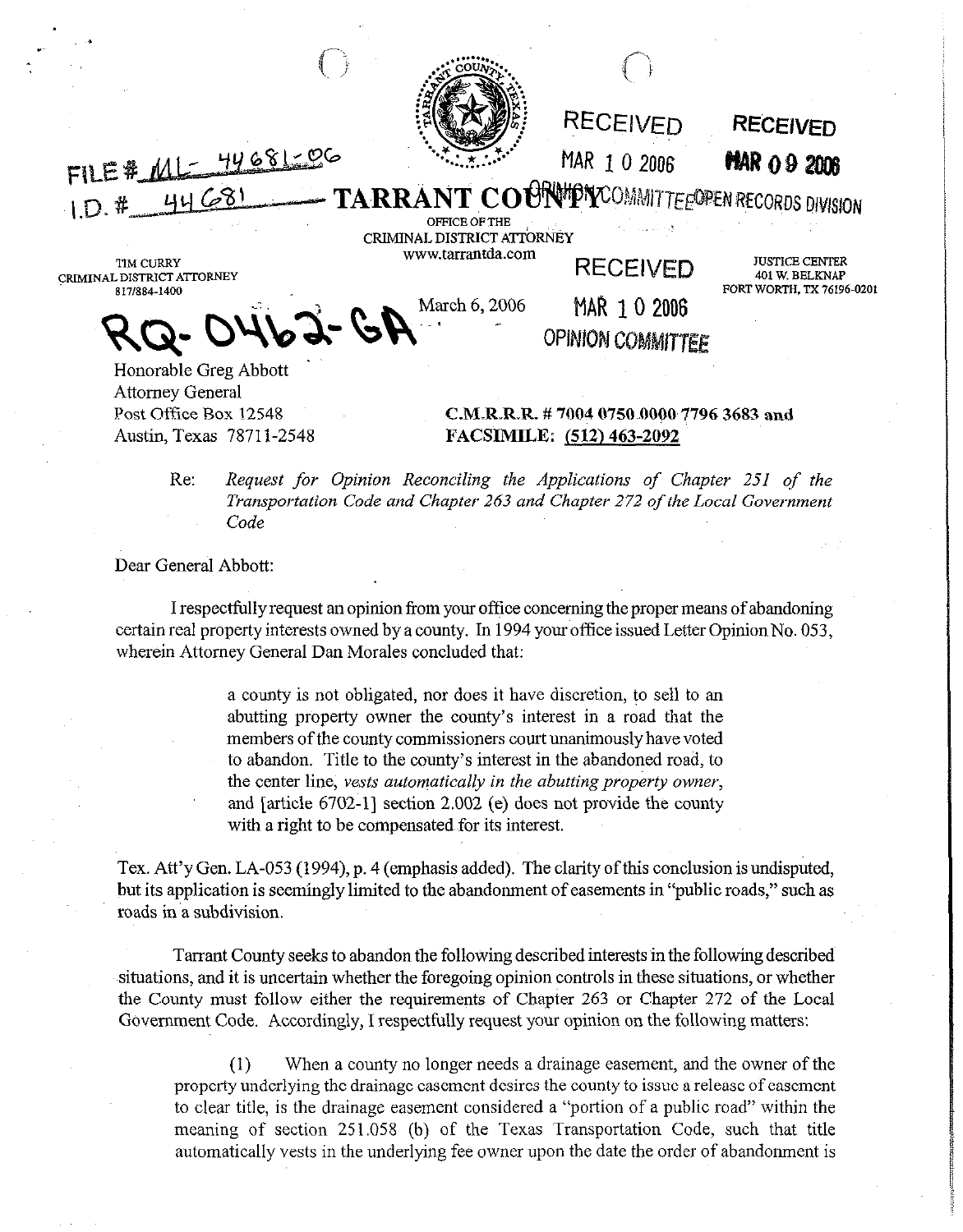*General Greg Abbott March 6,2006 Page 2 of 7* 

'. .

signed by the county judge?

(2) If the drainage easement is not considered a "portion of a public road" within the meaning of section 251.058 (b), then must the county sell the interest in addition to formally abandoning it in order for title to pass to the underlying fee owner? If so, may the county sell the interest for less than fair market value to the underlying fee owner pursuant to section 272.001 (b) of the Local Government Code, or must the county follow the notice, appraisal, and fair market value requirements of section 263.002 (c) of the Local Government Code?

*0)* If a county desires to abandon a right-of-way to which it oWns an easement interest in, when must the county follow the notice, appraisal, and fair market value requirements of section 263.002 of the Local Government Code in order for title to pass rather than title passing automatically pursuant to section 251.058 of the Texas Transportation Code?

Please see the Brief below which outlines the law and possible applications in these situations.

## **BRIEF AND AUTHORITIES**

Three statutes potentially govern these issues: Section 25 1.058 of the Texas Transportation Code; Section 263.002 of the Texas Local Government Code; and Section 272.001 of the Texas Local Government Code. An examination of each statute follows.

#### **STATUTES UNDER CONSIDERATION '-**

#### **Texas Transportation Code Provisions:**

Chapter 251 of the Texas Transportation Code deals with general county authority relating to roads and bridges. Section 25LO58, styled "Closing; Abandoning, and Vacating Public Road," provides the following:

*Title* to a public road or *portion of a public road* that is closed, abandoned, and vacated to the center line of the road *vests* on the date the order is signed by the county judge *in the owner of the property that abuts* the portion of the road being closed, abandoned, and vacated. A copy of the order shall be filed in the deed records of the county and serves as the official instrument of conveyance from the county to the owner of the abutting property.

**TEX. TRANSP. CODE** ANN. \$25 1.058(b) (Vernon 1999) (emphasis added).

In Letter Opinion No. 053 (1994), the Attorney General considered the application of the identical forerunner of this statute—article 6702-1. See Tex. Att'y Gen. LA-053 (1994). Attorney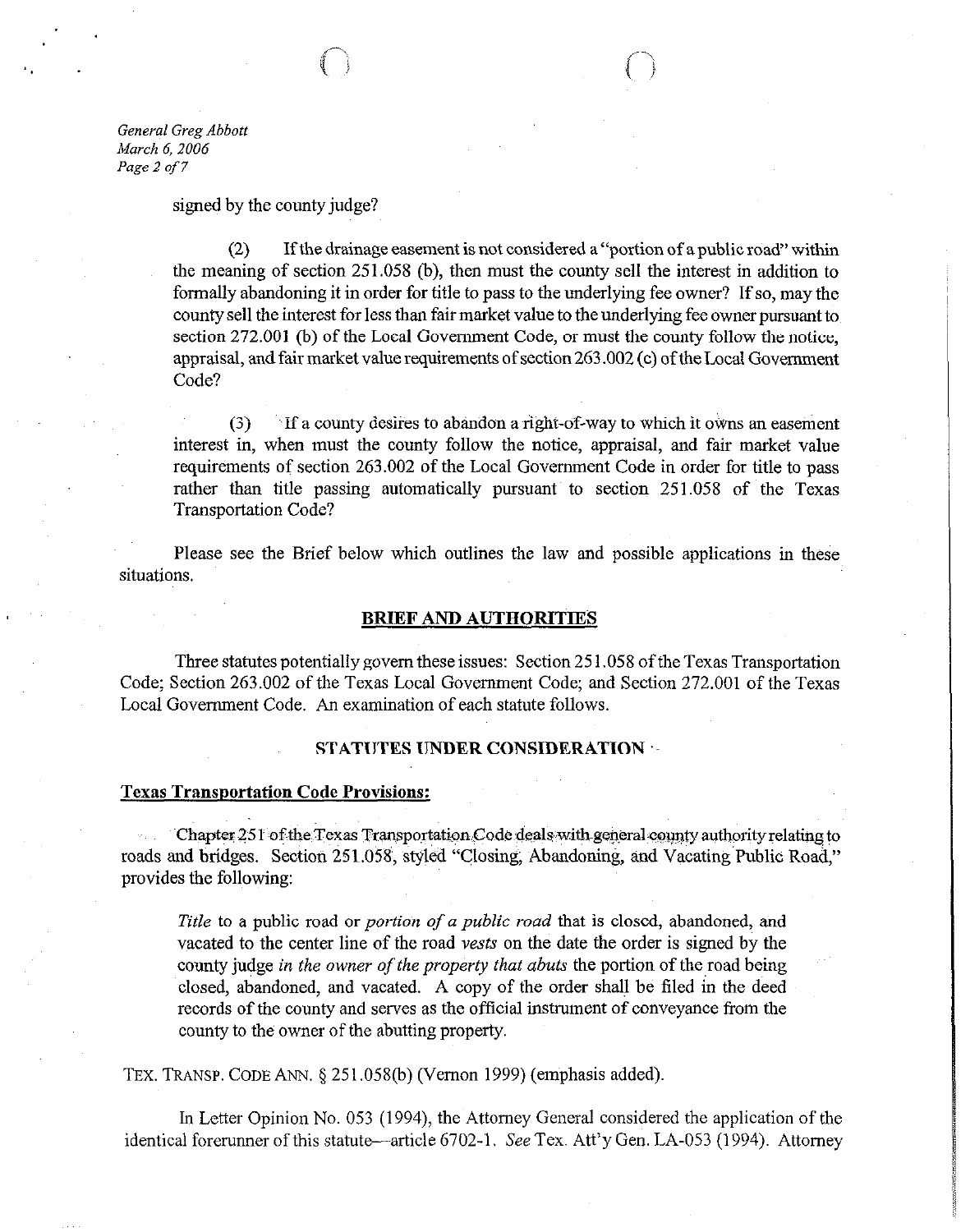*General Greg Abbott March 6, 2006 Page 3 of 7* 

General Dan Morales concluded that:

a county is not obligated, nor does it have discretion, to sell to an abutting property owner the county's interest in a road that the members of the county commissioners court unanimously have voted to abandon. Title to the county's interest in the abandoned road, to the center line, *vests automatically in the abutting property owner*, and [article 6702-l] section 2.002 (e) does not provide the county with a right to be compensated for its interest.

Tex. Att'y Gen. LA-053 (1994), p. 4 (emphasis added).

#### **Local Government Code Provisions:**

There are two Local Government Code chapters that address divestiture of county assets: Chapter 263, dealing with the sale or lease of property by "counties;" and Chapter 272, dealing with the sale or lease of property by "municipalities, counties, and certain other local governments."

# <sup>l</sup>**Chapter 263 Provisions**

Section 263.002 (a) of the Texas Local Government Code provides as follows:

If *abandoned* seawall *or highway right-of-way property* is no longer needed for such purposes, the county may sell or lease the property only according to the following priorities:

- (1) to an abutting or adjoining landowner;<br>(2) to the person who originally granted the
- to the person who originally granted the right-of-way to the county or the grantor's heirs or assigns;
- :(3) exclusively for public use to the United States, this state, or a municipality within the municipal boundaries of which the property is located; or
- (4) at public auction in accordance with Section 263.001.

TEX. LOCAL GOV'T CODE ANN. § 263.002 (a) (Vernon 2005) (emphasis added). In addition to following this priority list of purchasers, certain steps must be taken before the commissioners court may sell or lease the property to an abutting or adjoining landowner or to the original grantor or the grantor's heirs and assigns. Notice must be published and an appointed appraiser must determine the fair market value of the property to be sold. *Id.* § 263.002 (c). The property cannot be sold for an amount that is less than the reported fair market value. Id. The purchaser of the abandoned highway right-of-way property must pay both the sales price and all costs of conducting the sale, including the appraisal fee. *Id.* at \$ 263.002 (e).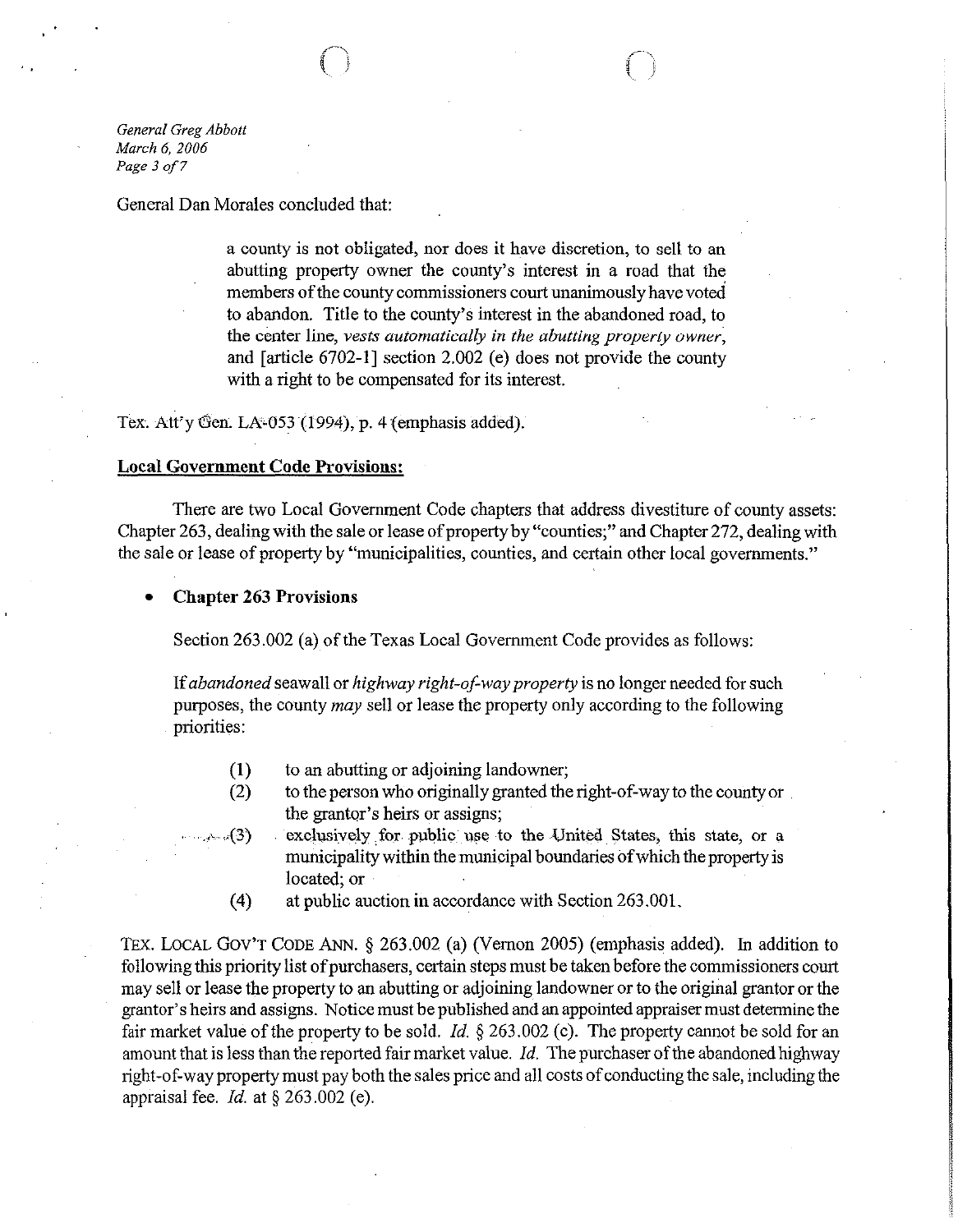*General Greg Abbott Mwch 6, 2006 Page 4 of 7* 

.'

## <sup>l</sup>**Chapter 272 Provisions**

Similar to Chapter 263 but codified under Chapter 272 are provisions for notice of sale or exchange of land by a political subdivision. Section 272.001 (b) addresses the sales price, providing that:

the land and those interests described by this subsection may not be conveyed, sold, or exchanged for less than the fair market value of the land or interest unless the conveyance, sale, or exchange is with one or more abutting property owners who own the underlying fee simple. The fair market value is determined by an appraisal obtained by the political subdivision that owns the land or interest.. . .

TEX. LOCAL GOV'T CODE ANN. § 272.001 (b) (Vernon 2005) (emphasis added).

With respect to (1) narrow strips of land, or land that because of its shape, lack of access to public roads, or small area cannot be used independently under its current zoning or under applicable subdivision or other development control ordinances; or (2) streets or alleys, owned in fee or used by easement, the interests may be sold to: "(1) abutting property owners in the same subdivision if the land has been subdivided; or (2) abutting property owners in proportion to their abutting ownership, and the division between owners must be made in an equitable manner." *Id.* at § 272.001 (c).

# **APPLICATION OF STATUTES**

All three statutes potentially impact the proper manner for a county to abandon a drainage easement and road right-of-way. Reconciling these statutes is problematic.

#### **Regarding Abandonment of Drainage Easements:**

It is uncertain which statute governs when a county desires to abandon a drainage easement. Neither Section 251.058 of the Texas Transportation Code nor Section 263.002 of the Local Government Code mentions the phrase "drainage easement." Section 251.058 (b) applies to "a public road or a portion of a public road," whereas Section 263.002 applies to the abandonment of a seawall or highway right-of-way property. See TEX. TRANSP. CODE ANN. § 251.058 (b) (Vernon 1999); TEX. LOC. GOV'T CODE ANN. § 263.002 (a) (Vernon 2005). In order for either to apply one must argue that a drainage easement is encompassed within the meaning of a "portion of a public road" or a "highway right-of-way property."

The statutory definition of "public road" offers little guidance: "A public road or highway that has been laid out and established according to law and that has not been discontinued is a public road." TEX. TRANSP. CODE ANN. § 251.002 (Vernon 1999). Arguably a drainage easement that is appurtenant to a "public road" would be encompassed within the meaning of a "public road"—the easement provides a means of drainage for the roadway and is presumably "laid out and established according to law" just as the actual roadway was laid out and established. The drainage easement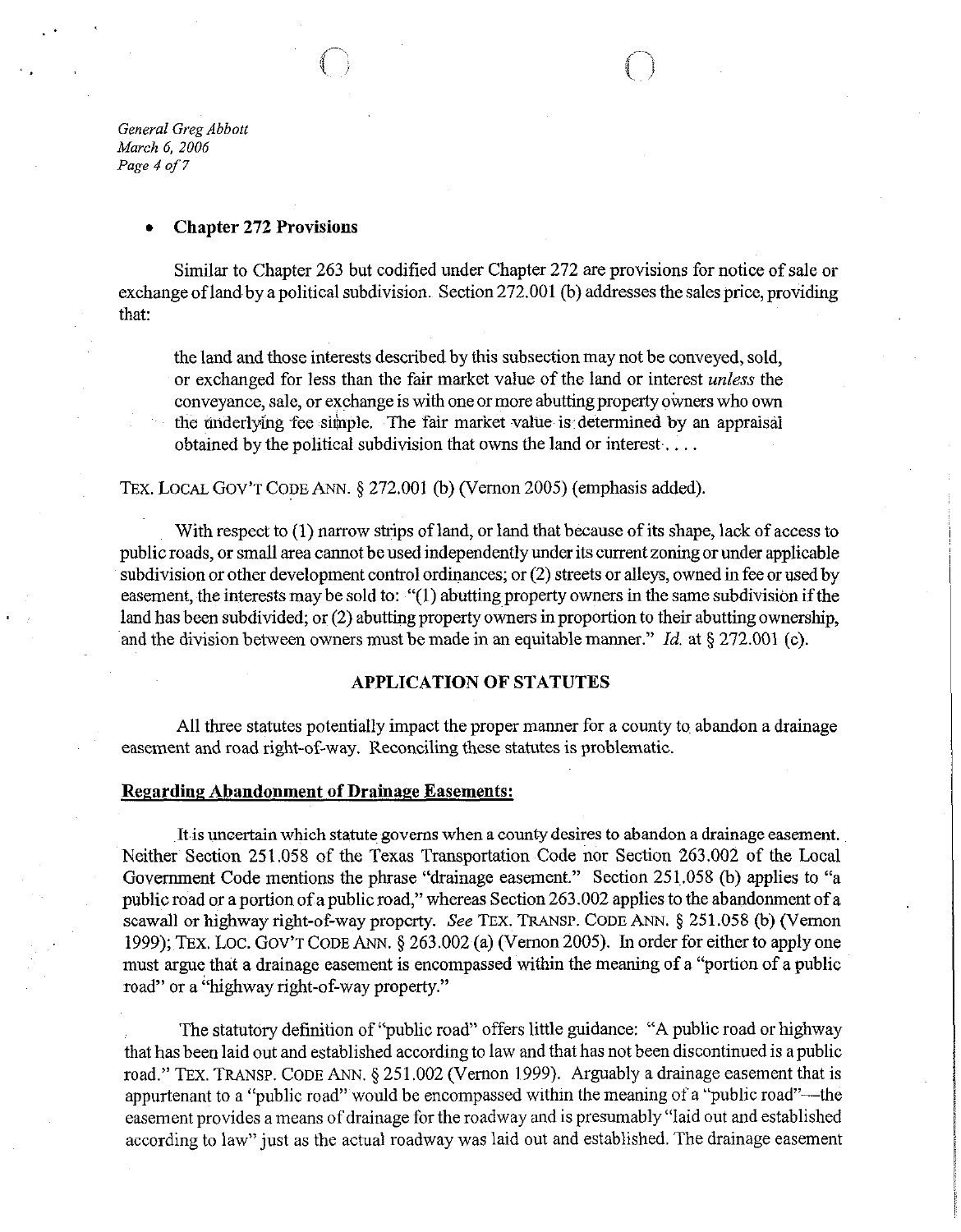*General Greg Abbott March 6, 2006 Page 5 of 7* 

could be considered "a portion of a public road." It follows, then, that Section 251.058 (b) of the Transportation Code would govern the disposal of abandoned drainage easements.

There is still some uncertainty, however, whether Section 251.058 (b) solely applies because of the third statutory option-Section 272.001 (b) of the Local Government Code. Like the other two statutes, this section does not mention "drainage easements," but the language contained in Section 272.001 (b) (5) is broad in its scope: "a *real property interest* conveyed to a governmental entity that has the power of eminent domain." *Id.* (emphasis added). A drainage easement is arguable a~"rea1 property interest" that is conveyed to a county under the threat of condemnation or that a county acquires through the power of eminent domain. Consequently, Section 272,001 may be the governing statute when a county desires to abandon a drainage easement. If so, the County could not simply abandon the easement with title vesting in the abutting property owner. Instead, the County would be required to convey, sell or exchange the easement for market value or convey, sell or exchange it for less than fair market value if the conveyance, sale, or exchange is with one ormore abutting property owners who own the underlying fee simple. **TEX. LOCAL GOV'T CODE ANN. § 272.001** (b) (Vernon 2005).

Which statute applies? Although one could argue that Section 272.001 (b) (5) of the Local Government Code is the provision that most encompasses a drainage easement, this statute offers no guidance as to whether it must be followed in every situation. One could argue that Section 272.001 simply sets forth the scheme that must be followed when a county *chooses* to sell or exchange a property interest, but that the statute has no bearing on what happens when a county *abandons* a drainage easement or any other interest in real property. In the instance of abandonment of a drainage easement appurtenant to a public road, Section 251.058 (b) of the Texas Transportation Code is arguably the better choice. A final determination is needed, however.

#### **Regarding Abandonment of Rights-of-Way:**

In Letter Opinion No. 053, Attorney General Dan Morales considered which section applied in the abandonment of road rights-of-way by a county in a residential subdivision—article 6702-1 of the Texas Revised Civil Statutes (now Section 251.058 of the Texas Transportation Code), or Section 263.002 of the Local Government Code. The Attorney General concluded that former applied and that Section 263.002 did not because "Section 263.002 . . specifically provides for the sale of highway right-of-way property that is no longer needed for right-of-way purposes. We do not understand that any of the roads at issue here are *highways* for purposes of section, 263.002." Tex. Att'y Gen. LA-053 (1994), p, 4, footnote 4 (emphasis added). By this statement the attorney general implies that had the roads in question been "highways" as opposed to "roads" in a subdivision, then it would have been necessary for the county to meet the notice, appraisal, and purchase requirements of Section 263.002. Presumably the distinction results from the fact that former Section 2.002 (e) of article 6702-1, like the current Section 251.058 (b) of the Transportation Code, addressed abandonment of a "public road," whereas Section 263.002 of the Local Government Code speaks of abandoned "highway right-of-way property" that is no longer needed for such a purpose.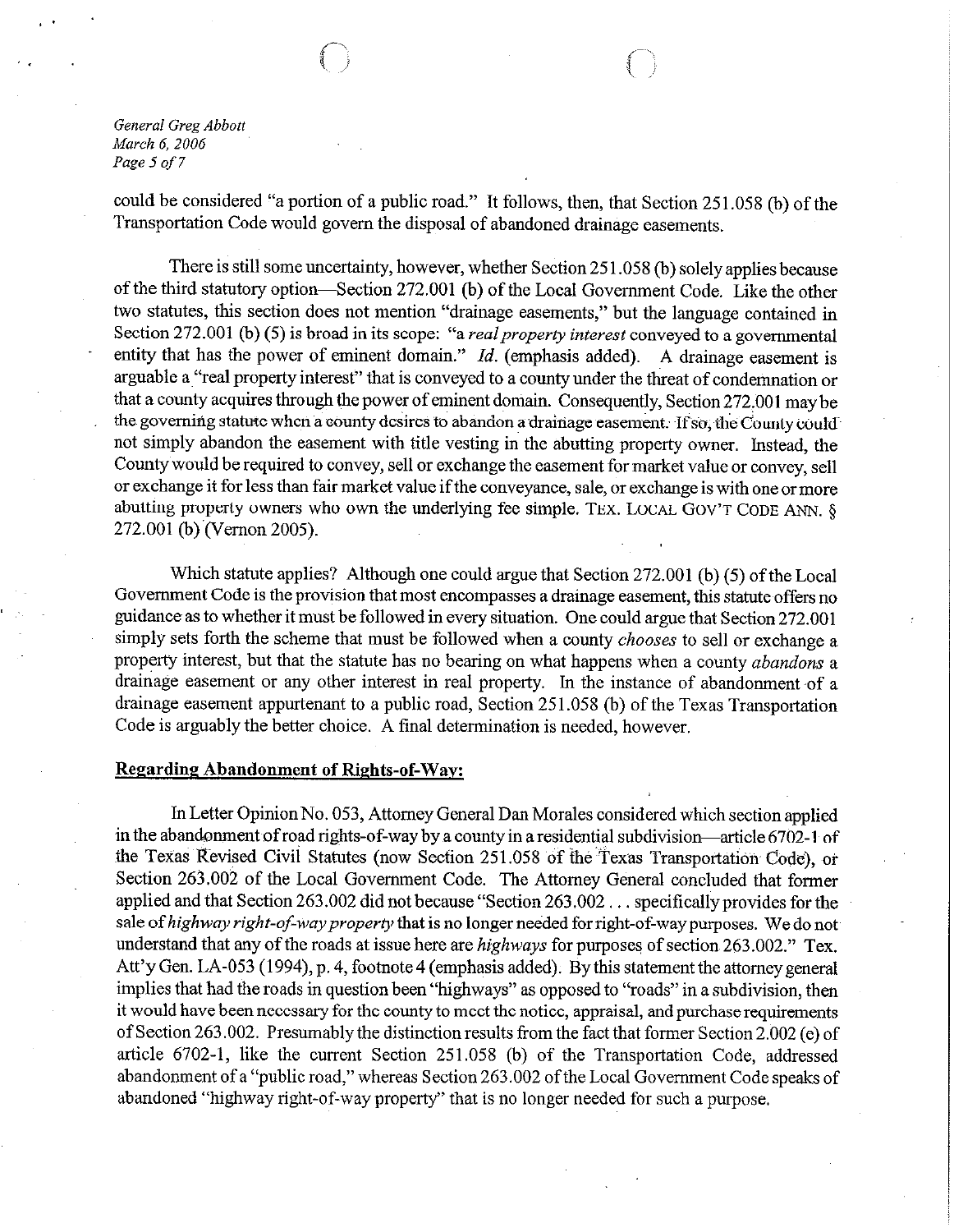*General Greg Abbott March 6, 2006 Page 6 of 7* 

It is uncertain, however, whether the Attorney General actually concluded that abandoned "highway" right-of-way should be treated differently from abandoned roads within a neighborhood subdivision. Both "types" of roads fall within the definition of public road—the term employed by Section 251.058 of the Texas Transportation Code.' Admittedly one could argue that a "highway right-of-way" is treated differently from all other public roads because Section 263.002 specifically mentions "highway right-of-way." See TEX. TRANSP. CODE ANN. § 263.002 (a) (Vernon 1999). But there is no statutory guidance indicating what factors make a road a 'highway right-of-way" such that Section 263.002 would apply.

Even if there were some kind of objective criteria for determining whether a road lies within a "highway right-of-way," the language of the statute itself suggests that its provisions are discretionary rather than mandatory: "If abandoned . . highway right-of-way property is no longer needed for such a purpose, the county may sell . . . the property. . . ." *Id.* (emphasis added). In other words, this language suggests that if a county *chooses* to sell the asset, then Section 263.002 provides the mamrer to do so. Otherwise, a county may choose not to sell it but simply abandon the highway right-of-way, resulting in title vesting in the abutting property owners. But the 1994 letter opinion does not substantiate this interpretation.

Perhaps Section 251.058 of the Transportation Code and Section 263.002 of the Local Government Code could be reconciled in the following way: if the asset to be abandoned is an easement in a public road, which *includes* a highway right-of-way, then Section25 1.058 applies and title vests automatically in the abutting owners. If the highway right-of-way is an asset that is held in fee simple by a county and the county abandons the asset, then title cannot automatically vest in the abutting property owners because title to a fee simple estate does not vest in a party by abandonment. Instead, the county may choose to sell the abandoned asset in accordance with Section 263.002. In any event, further guidance is needed to determine what is a "highway right-of-way" and how these statutes should be reconciled when abandonment includes a "highway right-of-way."

## **CONCLUSION**

An opinion from the Office of the Attorney General is needed to folly reconcile the applications of Section 25 1.058 of the Texas Transportation Code and Sections 263.002 and 272.001 of the Local Government Code. None of these statutes clearly address the process a county must follow in abandoning a drainage easement. Furthermore, authority is lacking to fully explain which statute takes precedence when a county desires to abandon a real property interest in a road right-of-

<sup>&</sup>lt;sup>1</sup> As mentioned earlier, the statutory definition of "public road" offers little guidance: "A public road or highway that has been laid Out and established according to law and that has not been discontinued is a public road." TEx. TRANSP. CODE ANN. § 251.002 (Vernon 1999). There does not appear to be any other statutory definition of "highway." Furthermore, the common law definition is broad in its scope: "[G]enerally the term is held to mean 'a way open to all the people without distinction for passage and repassage at their pleasure."' *Southwestern Greyhound Lines Y. Railroad*  Commission, 147 S.W.2d 318, 364 (Tex. Civ. App. ~ 1940) *aj'irmed 138 Tex. 124,* 157 S.W.2d 354 (1941). Therefore, when Section 25 1.058 (b) speaks of "title to *apublic road or a* portion of *apublic* roas'vesting on the date the order is signed by the county judge abandoning, closing, and vacating such road in the owner of the property abutting that road, it logically encompass all roads in a county road system, including highways. See *id.*